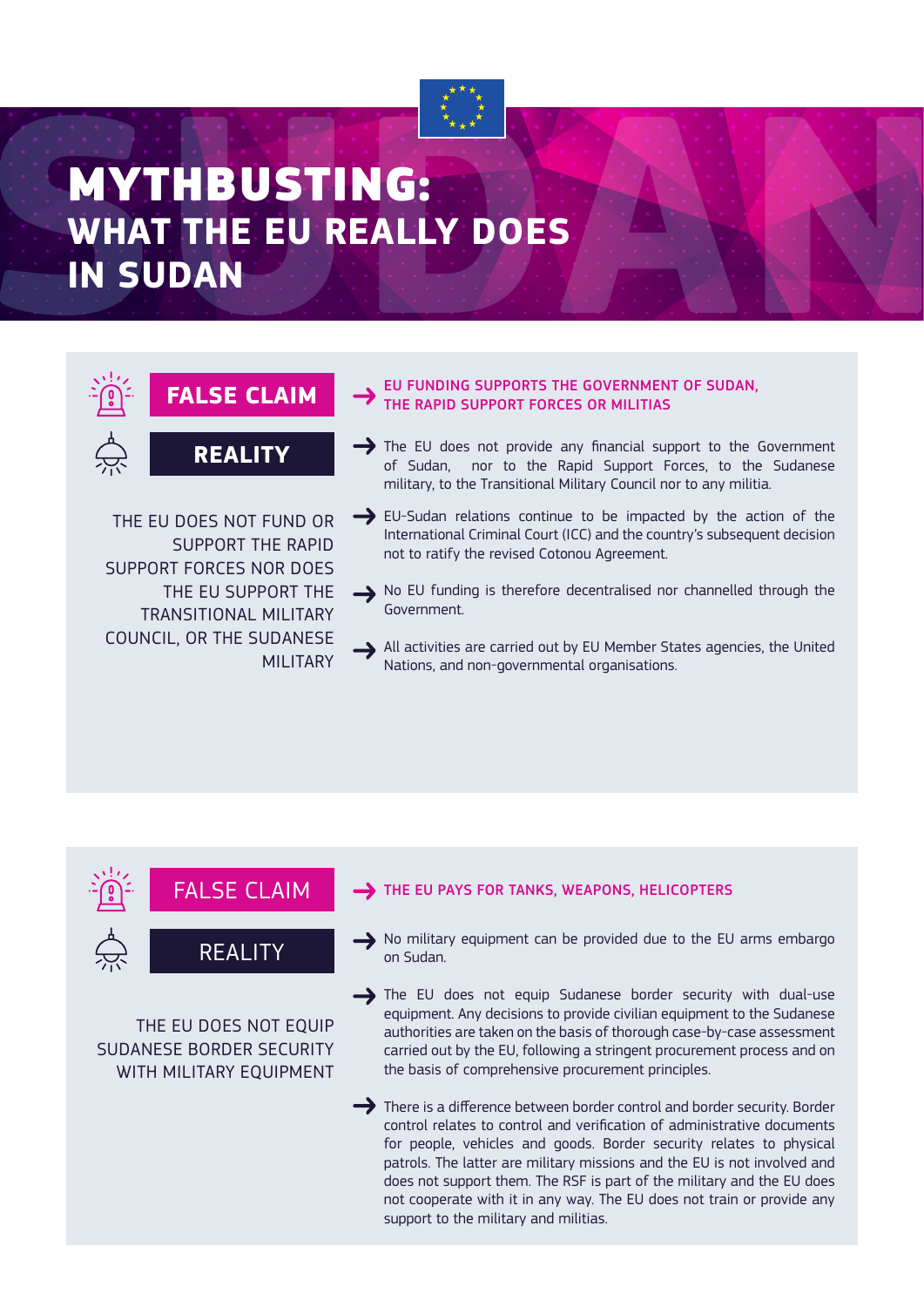

DUE TO THE ONGOING POLITICAL/SECURITY SITUATION, SOME ACTIVITIES HAVE BEEN POSPONED OR TEMPORARILY RELOCATED

REALITY

#### THE EU HAS SUSPENDED PROJECTS IN SUDAN AS FUNDING WAS MISUSED OR GOING TO OPPRESSORS

- Inder the regional **Better Migration Management** (BMM) programme, the EU Delegation to Sudan and the German development agency GIZ, the leading implementing partner, have halted capacity-building activities in Sudan. These activities have been halted until the political and security situation is clear. Activities in Sudan under the same programme that cover other areas – namely the protection of migrants and refugees and awareness-raising – are continuing. These activities directly benefit vulnerable people in the country.
- Regional Operational Centre in Khartoum (ROCK), which aims at creating a platform, where countries of the region can share and analyse information as well as act upon data gathered by coordinating joint cross-border operations to fight human trafficking and migrant smuggling is a regional project not specific to Sudan. Activities in Sudan are on hold since June and until the political and security situation is clear.

#### FALSE CLAIM THE EU FUNDS SUDAN VIA THE 'KHARTOUM PROCESS'

No EU funds have ever been provided to the Government of Sudan under the Khartoum Process. The process is a regional platform for political dialogue, focused chiefly on tackling human trafficking and people smuggling.

#### FALSE CLAIM THE EU DOESN'T TAKE HUMAN RIGHTS INTO ACCOUNT

REALITY

A HUMAN RIGHTS-BASED

APPROACH IS AT THE HEART OF ALL EU INTERVENTIONS

REALITY

 $\rightarrow$  The EU leads efforts to promote respect for human rights and a conducive environment for civil society in Sudan which is an essential part of the country's political transformation.

The EU supports various projects relating to human rights in Sudan, such as projects to help ending and preventing recruitment of child soldiers, raising awareness about female genital mutilation, and enhancing media freedom.

The EU continues to closely assess any possible impacts the situation on the ground could have on the implementation of EU projects.